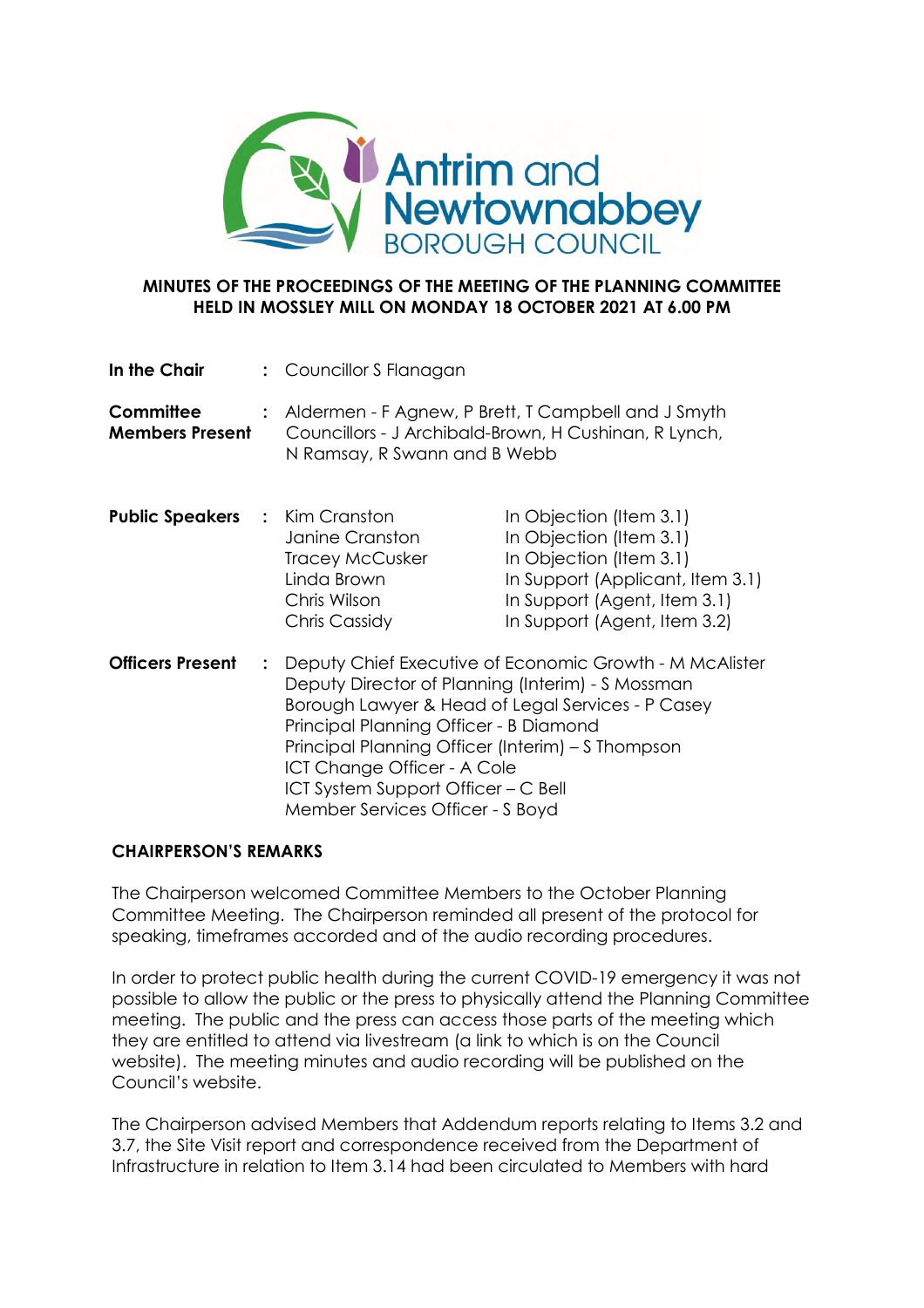copies being made available in the Chamber, and, that Items 3.4 and 3.5 had been withdrawn by the applicants.

The Borough Lawyer and Head of Legal Services reminded Members about a number of issues in relation to their role as Members of the Planning Committee and their obligations under the Code of Conduct.

# **1 APOLOGIES**

Councillor M Magill Chief Executive J Dixon

On behalf of Members of the Committee, the Chairperson expressed condolences to Councillor Matthew Magill and his family following his recent family bereavement.

# **2 DECLARATIONS OF INTEREST**

None

# **PART ONE PLANNING APPLICATIONS**

## **ITEM 3.1 APPLICATION NO: LA03/2020/0900/F**

| <b>PROPOSAL:</b>  | Proposed demolition of existing rear sub-standard attached<br>outhouses and replacement with two storey rear extension.<br>Demolition of existing non-complaint detached gable garage<br>to create access to rear amenities. |
|-------------------|------------------------------------------------------------------------------------------------------------------------------------------------------------------------------------------------------------------------------|
| SITE/LOCATION:    | 33 Whitehouse Park, Newtownabbey, BT37 9SQ                                                                                                                                                                                   |
| <b>APPLICANT:</b> | Linda Brown                                                                                                                                                                                                                  |

Barry Diamond, Principal Planning Officer, introduced the Planning Report to the Committee and made a recommendation to grant planning permission.

The undernoted public speakers addressed the Committee and responded to enquiries from Members as requested –

| Kim Cranston           | In Objection           |
|------------------------|------------------------|
| Janine Cranston        | In Objection           |
| <b>Tracey McCusker</b> | In Objection           |
| Linda Brown            | In Support (Applicant) |
| Chris Wilson           | In Support (Agent)     |

Proposed by Alderman Brett

Seconded by Councillor Archibald-Brown that planning permission be granted

on the proposal being put to the meeting 9 Members voted in favour, 1against and 0 abstentions, it was agreed

**that planning permission be granted for the application subject to the conditions set out in the Planning Report.**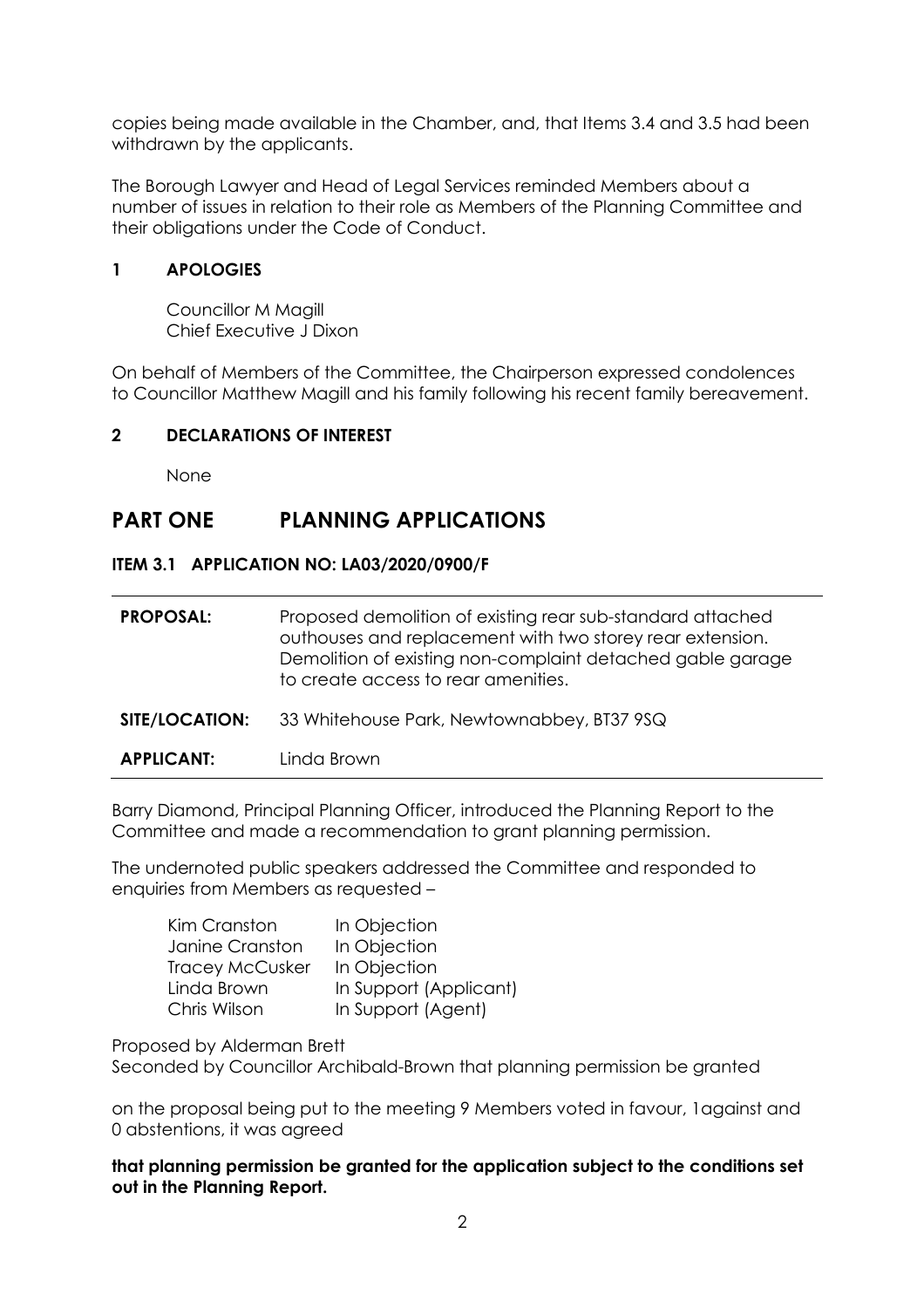*ACTION BY: Sharon Mossman, Deputy Director of Planning (Interim)*

*Councillor Webb joined the meeting.*

# **ITEM 3.2 APPLICATION NO: LA03/2021/0431/O**

| <b>PROPOSAL:</b>      | Proposed dwelling & garage on a farm          |
|-----------------------|-----------------------------------------------|
| <b>SITE/LOCATION:</b> | 40m North of No.4 Cranfield Road, Randalstown |
| <b>APPLICANT:</b>     | Mrs Donna Hodge                               |

Barry Diamond, Principal Planning Officer, introduced the Planning Report and associated Addendum Report to the Committee and made a recommendation to refuse outline planning permission.

The undernoted public speaker addressed the Committee and responded to enquiries from Members as requested –

Chris Cassidy In Support (Agent)

Proposed by Alderman Brett Seconded by Alderman Campbell that outline planning permission be refused

on the proposal being put to the meeting 9 Members voted in favour, 2 against and 0 abstentions, it was agreed

#### **that outline planning permission be refused for the following reasons:**

- **1. The proposal is contrary to the policy provisions contained in the Strategic Planning Policy Statement and Policy CTY 1 of Planning Policy Statement 21, Sustainable Development in the Countryside, in that there are no overriding reasons why this development is essential in this rural location and could not be located within a settlement.**
- **2. The proposal is contrary to the provisions contained in the Strategic Planning Policy Statement and Policy CTY 10 of Planning Policy Statement 21, Sustainable Development in the Countryside, in that the principle of an active and established farm has not been demonstrated and that the proposed dwelling is not sited to cluster or visually link with a group of buildings on the farm.**
- **3. The proposal is contrary to the provisions contained in the Strategic Planning Policy Statement and Policy CTY 13 of Planning Policy Statement 21, Sustainable Development in the Countryside, in that the building if permitted, would fail to achieve and adequate sense of enclosure and would not be integrated into the countryside.**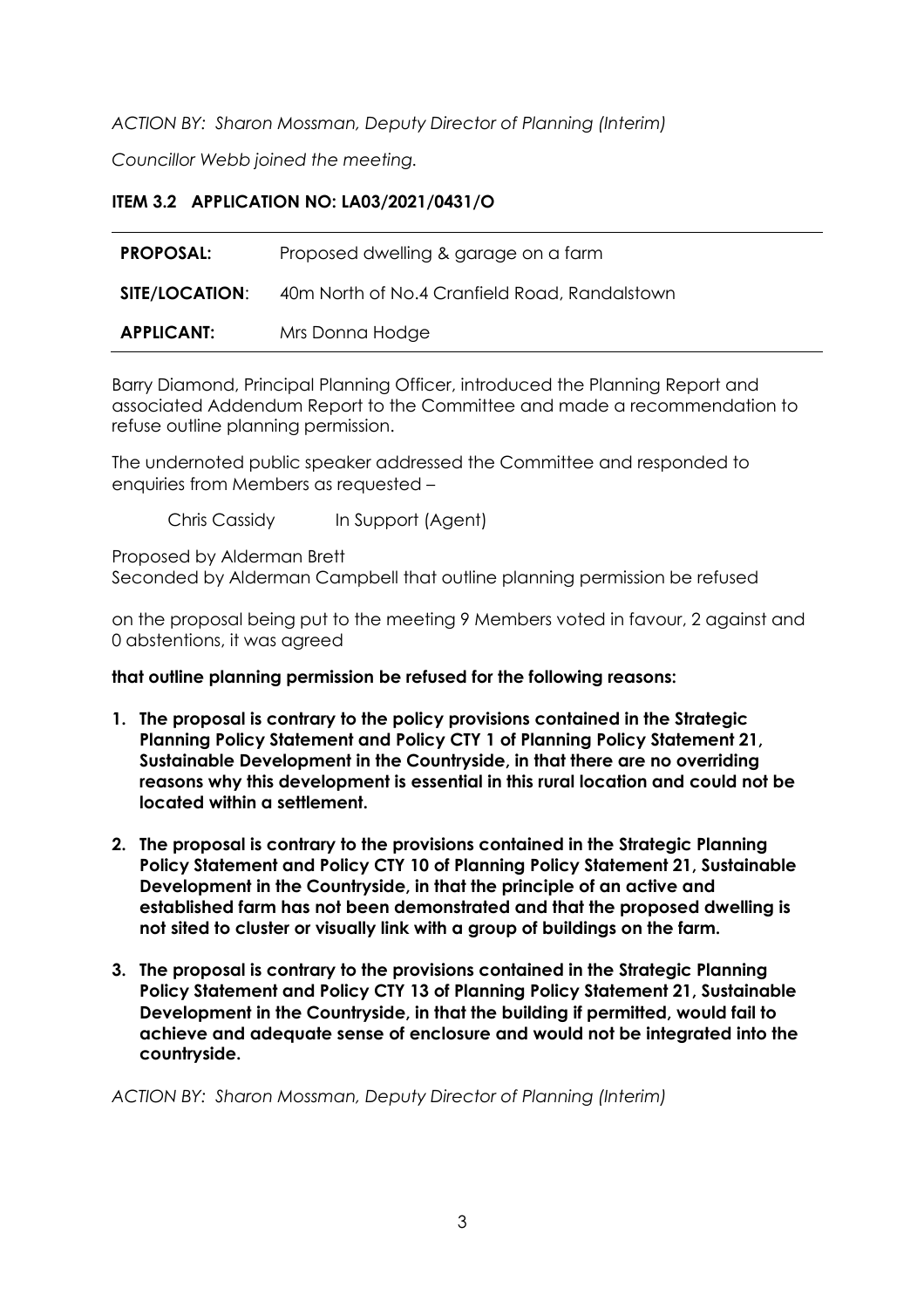*Alderman Brett left the Chamber.*

# **ITEM 3.3 APPLICATION NO: LA03/2021/0224/F**

| <b>PROPOSAL:</b>  | Replacement Garage                                              |
|-------------------|-----------------------------------------------------------------|
|                   | <b>SITE/LOCATION:</b> 37 Abbeyview, Muckamore, Antrim, BT41 4QA |
| <b>APPLICANT:</b> | Mr Damian Heffron                                               |

Barry Diamond, Principal Planning Officer, introduced the Planning Report to the Committee and made a recommendation to refuse planning permission.

There were no public speakers to address this item.

Proposed by Alderman Smyth Seconded by Councillor Archibald-Brown that planning permission be refused

on the proposal being put to the meeting Members voted in 10 favour, 0 against and 0 abstention, it was unanimously agreed

#### **that planning permission be refused for the following reason:**

**1. The proposal is contrary to the provisions contained within the Strategic Planning Policy Statement and Policy FLD 1 of Planning Policy Statement 15 in that all sources of flood risk to and from the proposed development have not been identified and it has not been demonstrated that there are adequate measures to manage and mitigate any increase in flood risk arising from the development.**

*ACTION BY: Sharon Mossman, Deputy Director of Planning (Interim)*

#### **ITEM 3.4 APPLICATION NO: LA03/2021/0646/O**

| <b>PROPOSAL:</b>      | Proposed farm dwelling                                |
|-----------------------|-------------------------------------------------------|
| <b>SITE/LOCATION:</b> | 50m North West of 20 Ballygowan Road, Doagh, BT39 OTR |
| <b>APPLICANT:</b>     | Mr Robert Hamill                                      |

*The Chairperson reminded Members that this application had been withdrawn by the applicant.*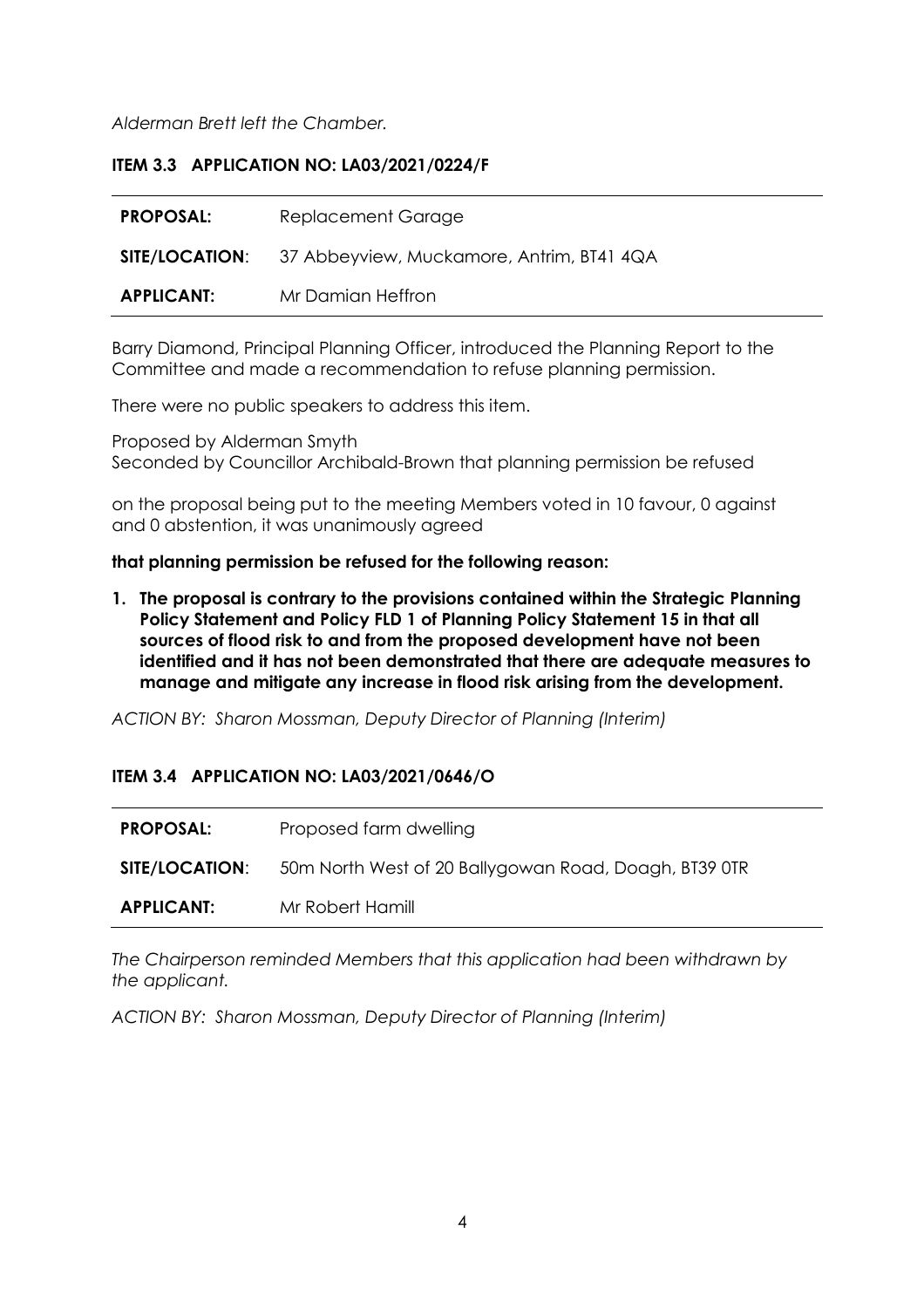## **ITEM 3.5 APPLICATION NO: LA03/2021/0566/F**

| <b>PROPOSAL:</b>  | Detached garage/store                                          |
|-------------------|----------------------------------------------------------------|
|                   | <b>SITE/LOCATION:</b> 37 Ballylurgan Road, Randalstown, Antrim |
| <b>APPLICANT:</b> | Jonny Moody                                                    |

*The Chairperson reminded Members that this application had been withdrawn by the applicant.*

*ACTION BY: Sharon Mossman, Deputy Director of Planning (Interim)*

*Alderman Brett returned to the Chamber during the following Item and was therefore unable to vote.*

#### **ITEM 3.6 APPLICATION NO: LA03/2020/0752/O**

| <b>PROPOSAL:</b>      | Site for detached dwelling with associated site works |
|-----------------------|-------------------------------------------------------|
| <b>SITE/LOCATION:</b> | Lands approx. 4m West of 20 Belfast Road, Antrim      |
| <b>APPLICANT:</b>     | Mr & Mrs Agnew                                        |

Simon Thompson, Principal Planning Officer (Interim), introduced the Planning Report to the Committee and made a recommendation to refuse outline planning permission.

There were no public speakers to address this item.

Proposed by Alderman Smyth Seconded by Councillor Archibald-Brown that outline planning permission be refused

on the proposal being put to the meeting 10 Members voted in favour, 0 against and 0 abstentions, it was unanimously agreed

#### **that outline planning permission be refused for the following reasons**

- **1. The proposal is contrary to the policy provisions of the Strategic Planning Policy Statement, Policy QD1 of PPS 7 'Quality Residential Environments' and paragraph 16.6 of the Antrim Area Plan 1984 – 2001 in that the proposed development:**
	- **(a) does not respect the surrounding context and is considered to be inappropriate to the character of the site in terms of its layout and general arrangement; and**
	- **(b) the proposed development would result in a pattern of development that is not in keeping with the overall character and environmental quality of this established residential area.**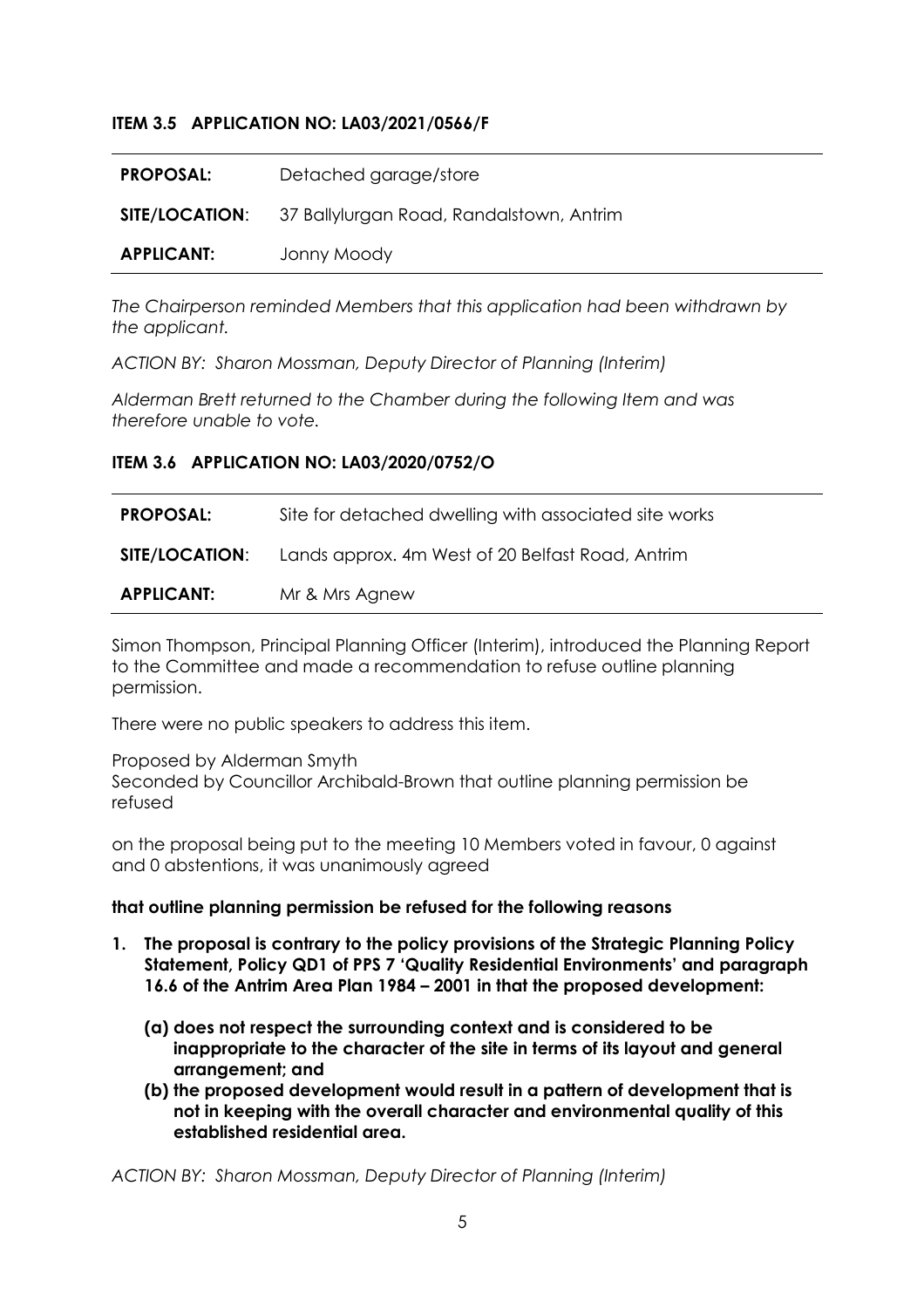## **ITEM 3.7 APPLICATION NO: LA03/2021/0805/F**

| <b>PROPOSAL:</b>  | Dwelling and Garage                                           |
|-------------------|---------------------------------------------------------------|
| SITE/LOCATION:    | 120m East of 44 Rickamore Road Upper, Templepatrick, BT39 OJE |
| <b>APPLICANT:</b> | Mr Hunter Kirk                                                |

Barry Diamond, Principal Planning Officer, introduced the Planning Report and associated Addendum Report to the Committee and made a recommendation to refuse planning permission.

There were no public speakers to address this item.

Proposed by Alderman Brett Seconded by Councillor Archibald-Brown that planning permission be refused

on the proposal being put to the meeting 11 Members voted in favour, 0 against and 0 abstentions, it was unanimously agreed

#### **that planning permission be refused for the following reasons:**

- **1. The proposal is contrary to the policy provisions of the Strategic Planning Policy Statement and Policy CTY 10 of Planning Policy Statement 21, Sustainable Development in the Countryside, in that the proposal is not visually linked or sited to cluster with an established group of buildings on the farm.**
- **2. The proposal is contrary to the policy provisions of the Strategic Planning Policy Statement and Policy CTY 13 of Planning Policy Statement 21, in that the site lacks long established natural boundaries and relies on the use of new landscaping for integration and the ancillary works do not integrate with their surroundings and the proposal is not visually linked or sited to cluster with an established group of buildings on the farm.**
- **3. The proposal is contrary to the policy provisions of the Strategic Planning Policy Statement and Policy CTY 14 of Planning Policy Statement 21, Sustainable Development in the Countryside, in that a dwelling on this site results in a suburban style of build-up when viewed with existing and approved buildings and the impact of ancillary works would damage rural character.**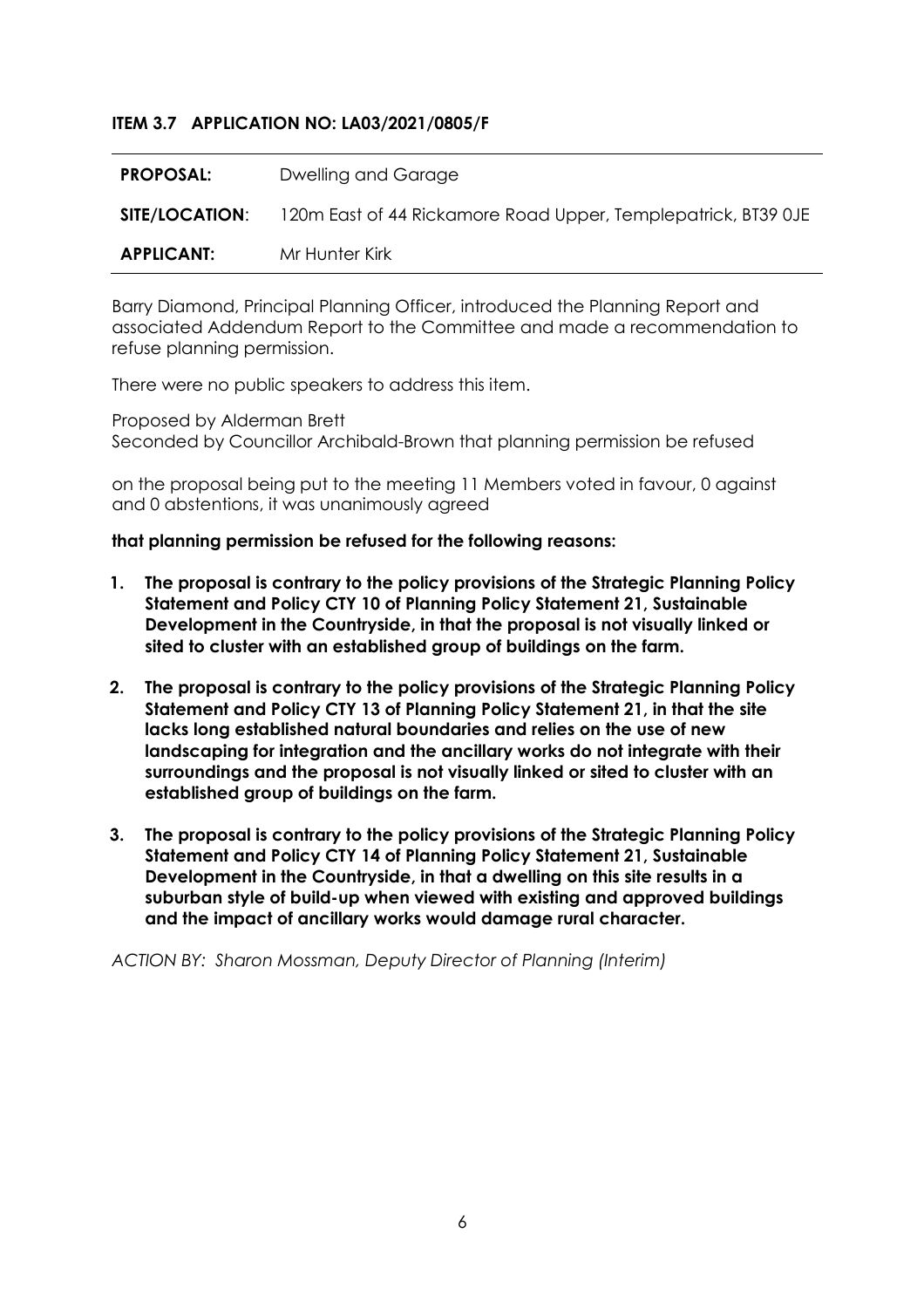# **ITEM 3.8 APPLICATION NO: LA03/2021/0753/F**

| <b>PROPOSAL:</b>      | Change of use to restaurant/cafe with outdoor area and bin<br>storage |
|-----------------------|-----------------------------------------------------------------------|
| <b>SITE/LOCATION:</b> | The Gateway, Antrim Lough Shore Park, Lough Road, Antrim              |
| <b>APPLICANT:</b>     | Loughshore Restaurant Ltd                                             |

Barry Diamond, Principal Planning Officer (Interim), introduced the Planning Report to the Committee and made a recommendation to grant planning permission.

There were no public speakers to address this item.

Proposed by Alderman Smyth Seconded by Councillor Webb that planning permission be granted

on the proposal being put to the meeting 11 Members voted in favour, 0 against and 0 abstentions, it was unanimously agreed

**that planning permission be granted for the application subject to the conditions set out in the Planning Report.**

*ACTION BY: Sharon Mossman, Deputy Director of Planning (Interim)*

# **PART TWO OTHER PLANNING MATTERS**

#### **ITEM 3.9**

#### **P/PLAN/1 DELEGATED PLANNING DECISIONS AND APPEALS**

A list of planning decisions issued by Officers during September 2021 under delegated powers together with information relating to planning appeals was circulated for Members information.

No appeals were heard by the Planning Appeals Commission (PAC) for the Council area during the month of September.

Proposed by Alderman Brett Seconded by Councillor Webb and unanimously agreed

#### **that the report be noted.**

*NO ACTION*

#### **ITEM 3.10**

#### **P/PLAN/1 PROPOSAL OF APPLICATION NOTICES FOR MAJOR DEVELOPMENT**

Prospective applicants for all development proposals which fall into the Major development category under the 2011 Planning Act are required to give at least 12 weeks' notice to the Council that an application for planning permission is to be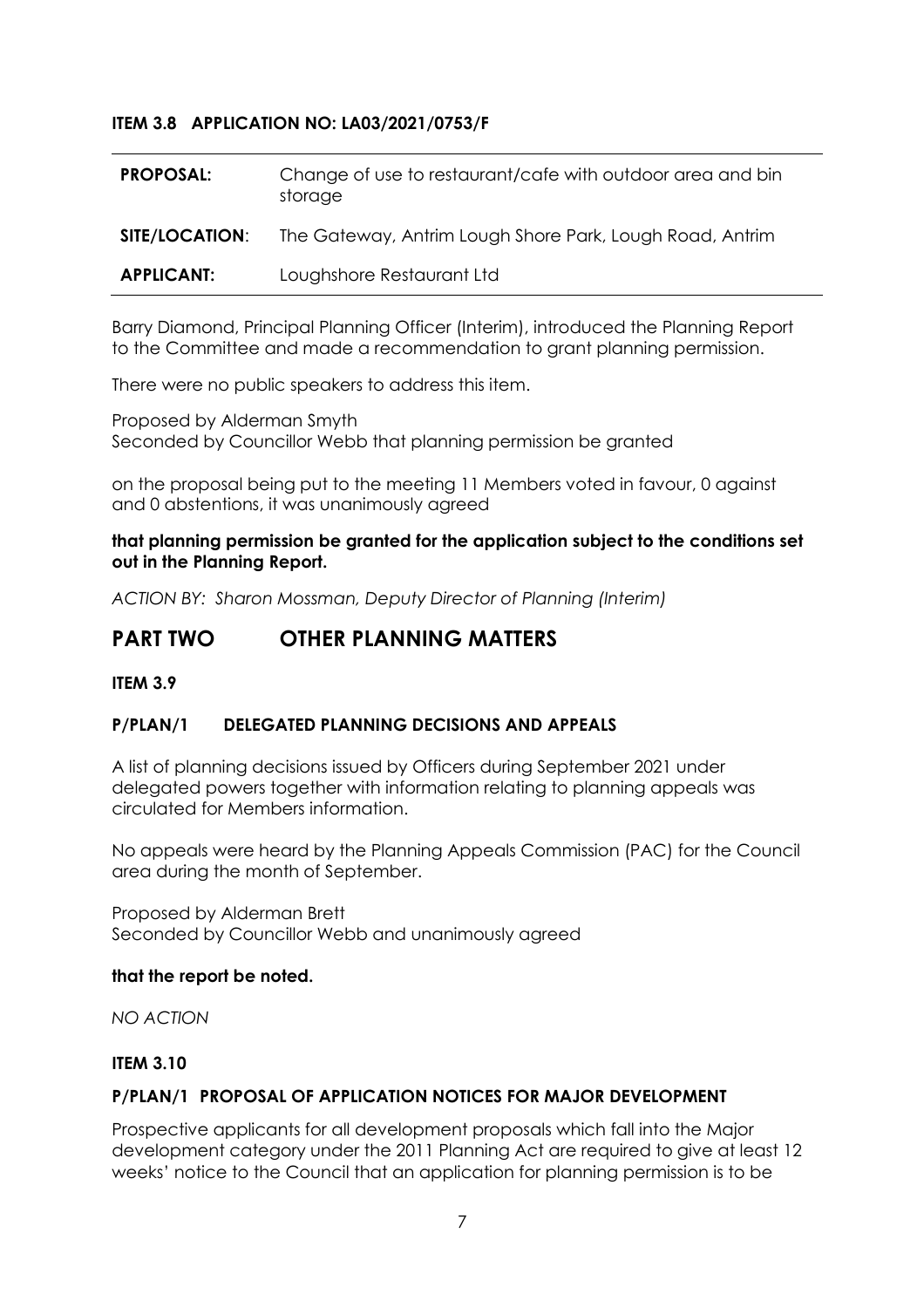submitted. This is referred to as a Proposal of Application Notice (PAN). One PAN was registered during September 2021 the details of which are set out below.

| <b>PAN Reference:</b> | LA03/2021/0870/PAN                                                                                        |
|-----------------------|-----------------------------------------------------------------------------------------------------------|
| Proposal:             | South westerly extension to the existing quarry at Mallusk<br>with phased extraction and full restoration |
| Location:             | Lands at 140 Mallusk Road, Mallusk, Newtownabbey                                                          |
|                       | Newtownabbey                                                                                              |
| Applicant:            | James Boyd & Sons (Carnmoney) Ltd                                                                         |
| <b>Date Received:</b> | 9 September 2021                                                                                          |
| 12 week expiry:       | 2 December 2021                                                                                           |

Under Section 27 of the 2011 Planning Act obligations are placed on the prospective developer to consult the community in advance of submitting a Major development planning application. Where, following the 12-week period set down in statute, an application is submitted this must be accompanied by a Pre-Application Community consultation report outlining the consultation that has been undertaken regarding the application and detailing how this has influenced the proposal submitted.

As part of its response to Coronavirus, the Department for Infrastructure (DfI) introduced an amendment to subordinate legislation to temporarily remove the requirement for a public event as part of the pre application community consultation (PACC). The initial Departmental Regulations were subsequently extended and given the ongoing pandemic The Planning (Development Management) (Temporary Modifications) (Coronavirus) (Amendment No.2) Regulations (Northern Ireland) 2021which came into effect on 1 October 2021, have temporarily amended The Planning (Development Management) Regulations (Northern Ireland) 2015 and therefore the temporary relaxation of pre-application community consultation requirements during Coronavirus emergency period now apply until 31 March 2022. As with the previous Regulations applicants will still need to comply with other requirements to ensure communities are aware of and can input to major development proposals for their areas. However, this temporary change will allow major planning applications to continue to be submitted during the COVID-19 outbreak.

Guidance issued by the Department indicates that specific detail should be included in the PAN application indicating what consultation methods the prospective applicant is proposing to ensure that the local community is able to access, and comment on, information about a proposed development, despite the absence of a PACC public event.

Proposed by Alderman Brett Seconded by Councillor Webb and unanimously agreed

# **that the report be noted.**

*NO ACTION*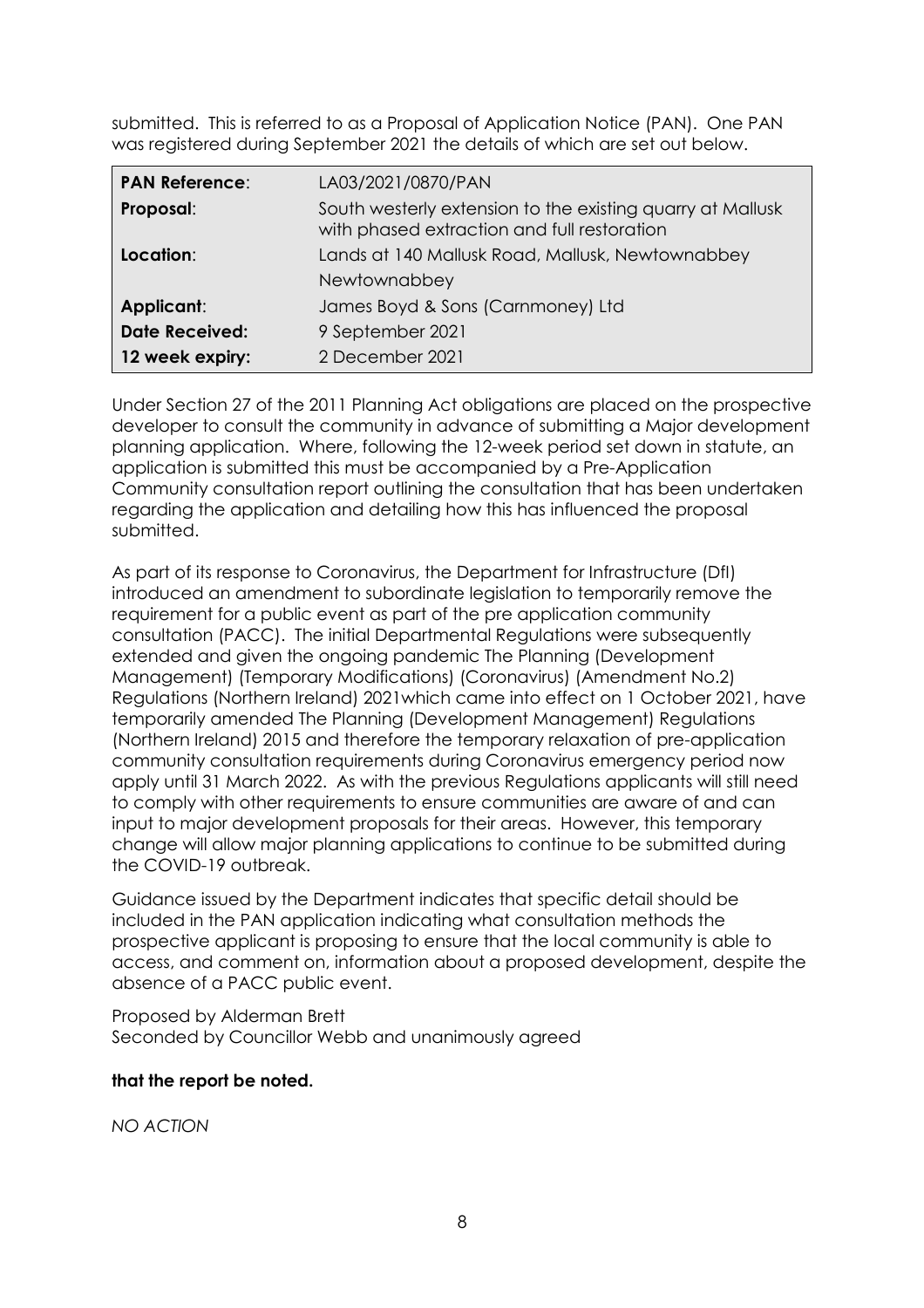## **ITEM 3.11**

## **P/PLAN/081 DEPARTMENT FOR INFRASTRUCTURE, REVIEW OF STRATEGIC PLANNING POLICY ON HYDROCARBONS DEVELOPMENT / NEW DIRECTION 'THE PLANNING (NOTIFICATION OF APPLICATIONS – PETROLEUM) DIRECTION 2021' (TO INCLUDE FRACKING)**

Members were advised that the Planning Section had received an email from Mr. Angus Kerr, the Department for Infrastructure's (DfI) Chief Planner and Director of Regional Development on 27 September 2021 to inform the Council of the Minister for Infrastructure's decision to commence work on a review of strategic planning policy on oil and gas development, including development involving fracking.

In addition, Mr Kerr advised that the Minister has also issued a Direction titled 'The Planning (Notification of applications – Petroleum) Direction 2021'. This new planning direction requires that a Council planning authority must notify DfI when it proposes to grant planning permission for all types of petroleum development and that DfI will consider if they wish to call the application in under Section 29 of the Planning Act (Northern Ireland) 2011. If they do not call the application in, the Council may determine the application.

The 'Direction' can be accessed using the following link: www.infrastructureni.gov.uk/publications/planning-legislation-directions

Proposed by Alderman Brett Seconded by Councillor Webb and unanimously agreed

#### **that the report be noted.**

*NO ACTION*

#### **ITEM 3.12**

## **P/FP/LDP/1 LOCAL DEVELOPMENT PLAN, QUARTERLY UPDATE (Q2) JULY TO SEPTEMBER 2021**

The Council's Local Development Plan (LDP) advises that progress reports will be submitted on a quarterly basis to the Planning Committee. This report covers the second quarter (Q2) of the 2021-2022 business year (July to September 2021).

#### **Submission of the Draft Plan Strategy to The Planning Appeals Commission to Cause an Independent Examination**

Members were reminded that the Council received notification from The Planning Appeals Commission (PAC) on 03 June 2021 advising the Department for Infrastructure (DfI) has now provided the PAC with formal notification that the Department are causing an Independent Examination (IE) of the Council's Draft Plan Strategy (DPS). Notification was also received from the PAC on 16 September 2021 to advise the Council that a Commissioner has now been appointed to lead on the forthcoming Independent Examination (IE) of the Council's DPS – circulated for Members information. The PAC are now undertaking pre hearing regulatory checks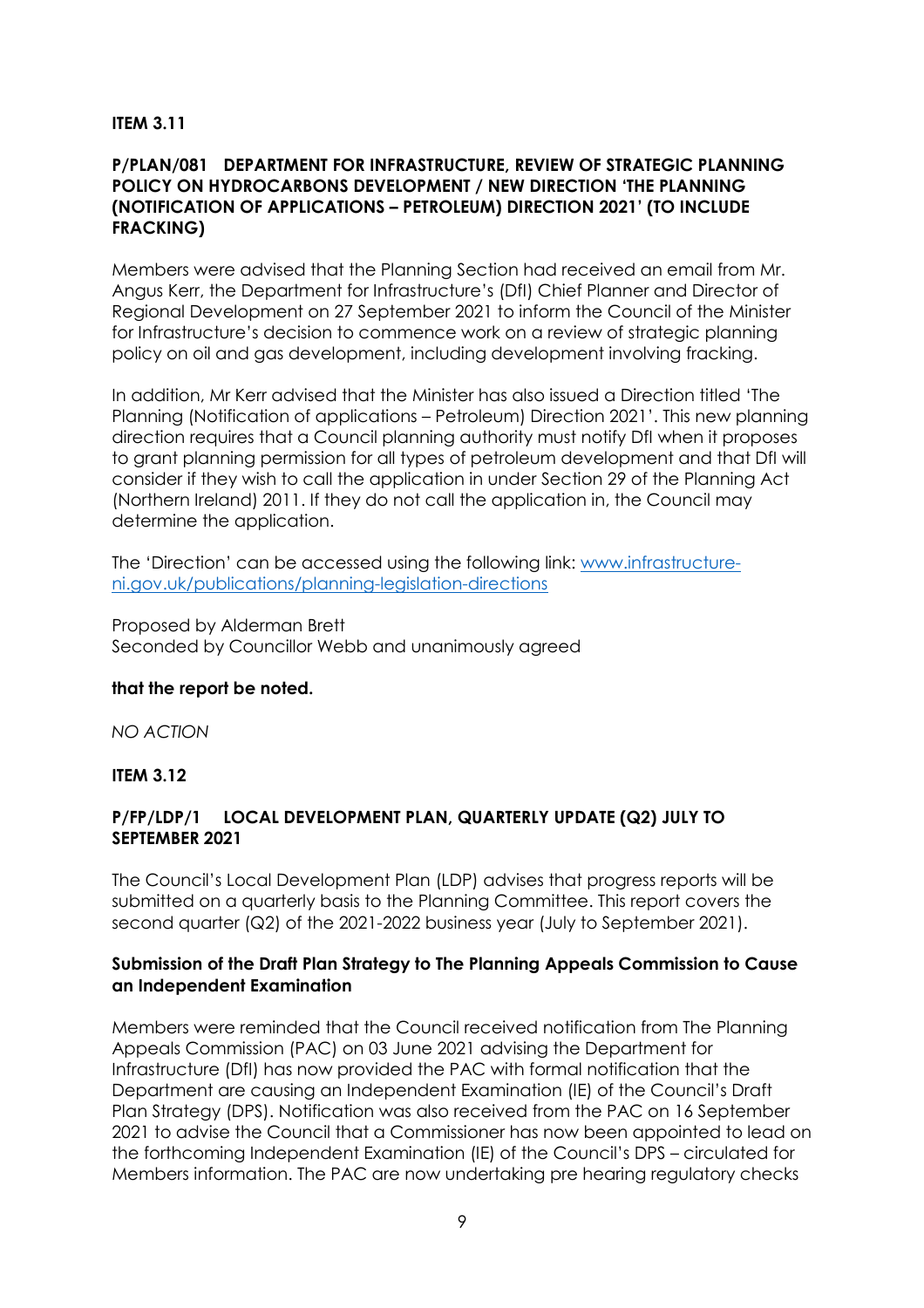in advance of the IE. Whilst the PAC has not yet indicated any hearing dates for IE, it is anticipated these will be confirmed in due course.

To ensure the Council's preparedness for IE, Officers from the Forward Planning Team continue to engage with the Council's legal services and relevant statutory stakeholders. Should conformation of IE hearing sessions be received from the PAC, Members will be updated accordingly.

# **Local Development Plan, Working Group Updates**

# **(a) Belfast Metropolitan Area Spatial Working Group**

The most recent meeting of the Metropolitan Area Spatial Working Group took place virtually on 26 August 2021, hosted by Belfast City Council. Items for discussion included an update from each council regarding individual DPS preparation, and policy approach to Affordable Housing. A presentation was given to the group by a representative from the Northern Ireland Housing Executive regarding their Housing Market Analysis and other research and proposed changes to the definition of Affordable Housing. A copy of the agreed previous minutes which took place on 26 May 2021 were circulated for information. The next meeting of the Working Group is due to take place in Autumn 2021, hosted by Lisburn and Castlereagh City Council (date tbc).

# **(b) SOLACE DfI Transport Plans Workshop**

The most recent meeting of the DfI Transport Plans Workshop took place virtually on 22 September 2021, hosted by DfI Transport and Planning Modelling Unit. A verbal progress update was provided on both the Regional Strategic Transport Network Transport Plan (RSTN TP) and Local Transport Plans (LTS). Officers will continue to engage with DfI to ensure Transport Plans coming forward align closely with the Council's LDP.

# **(c) Coastal Forum Meeting**

The most recent meeting of the Department for Agriculture and Rural Affairs (DAERA)/DFI Coastal Forum meeting took place virtually on 24 June 2021, hosted by Ms. Fiona McCandless (DAERA) and Ms. Katrina Godfrey (DfI). Items for discussion included the groups draft Terms of Reference (TOR), agreed Work Programme, and draft Position Paper to inform Councils' consideration of coastal change when preparing LDPs. A copy of this meetings minutes were circulated for information. The next meeting of the Working Group is due to take place in autumn 2021, hosted again by DAERA/DfI (date tbc).

Proposed by Alderman Brett Seconded by Councillor Webb and unanimously agreed

# **that the report be noted.**

*NO ACTION*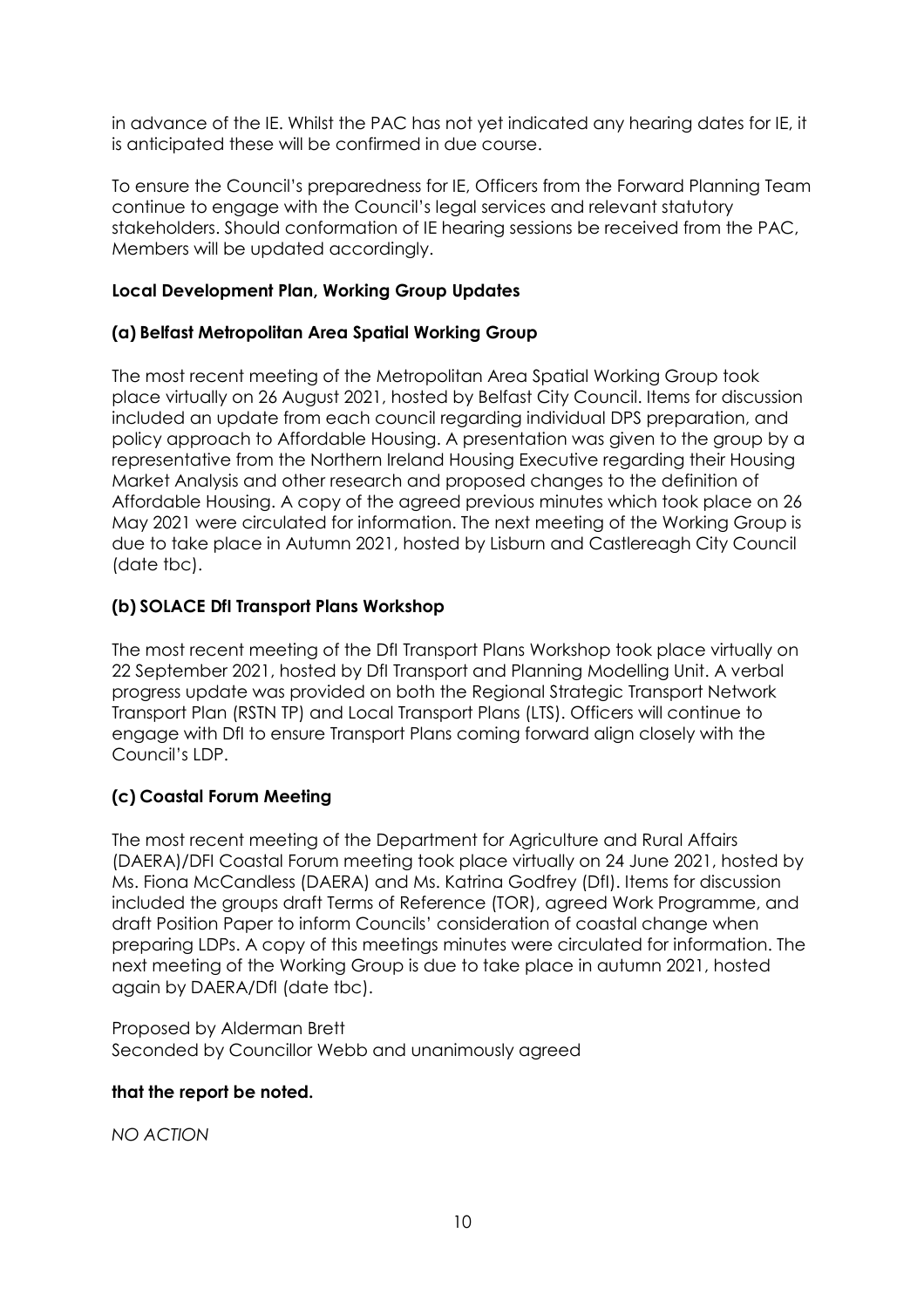## **ITEM 3.13**

# **P/PLAN/1 NISRA PLANNING STATISTICS 2021/2022 – FIRST QUARTERLY BULLETIN FOR THE PERIOD APRIL – JUNE 2021**

The first quarterly provisional planning statistics for 2021/22 produced by the Analysis, Statistics and Research Branch of the Department for Infrastructure (DfI), a copy of which was circulated, were released on 30 September 2021.

The Quarterly Bulletin advises that both planning activity and processing performance were impacted during Quarter 1 of 2020/21 by the restrictions put in place due to the coronavirus pandemic. It indicates that this should be borne in mind and caution taken when interpreting these figures and when making comparisons with other time periods and performance across Councils.

The figures show that during the period from April to June 2021, the total number of planning applications received in Northern Ireland was 3,983, an increase of 8 % on the previous quarter (January – March 2021), and up by nearly three quarters on the same period in 2021/22. The total number of decisions issued during this period was 3,455 up by six percent over the quarter and up over nine-tenths from the same period a year earlier.

During this first quarter period a total of 267 new applications were received by Antrim and Newtownabbey Borough Council. Over the year all 11 Councils reported an increase in the number of applications received with the highest percentage increase in Antrim and Newtownabbey (90.7%). Seven Councils reported an increase in the number of applications decided in Q1 2021/22 compared with the previous quarter, with the increase greatest in Antrim and Newtownabbey (105.1%).

In relation to performance against statutory targets the Department for Infrastructure (DfI) figures show that the Council took on average 20.7 weeks to process and decide **Major** planning applications during the first quarter against the target of 30 weeks. This performance maintains last year's Major performance approval rate and ranks amongst the top three of the 11 Councils and also reflects well against the average processing time of 54 weeks across all Councils.

The DfI figures show that the Council took on average 14 weeks to process and decide **Local** planning applications during the first quarter against the target of 15 weeks. This performance maintains the progress achieved in last year's Local performance and ranks amongst the top three of the 11 Councils. It also reflects well against the average processing time of 15.8 weeks across all Councils.

In relation to enforcement, the DfI figures highlight that the Council's planning enforcement team took an average of 28.4 weeks to process 70% of enforcement cases against a target of 70% within 39 weeks. This compares favourably with the average processing time of 36.8 weeks and in absolute terms there was a significant drop in the number of cases dealt with during the Quarter.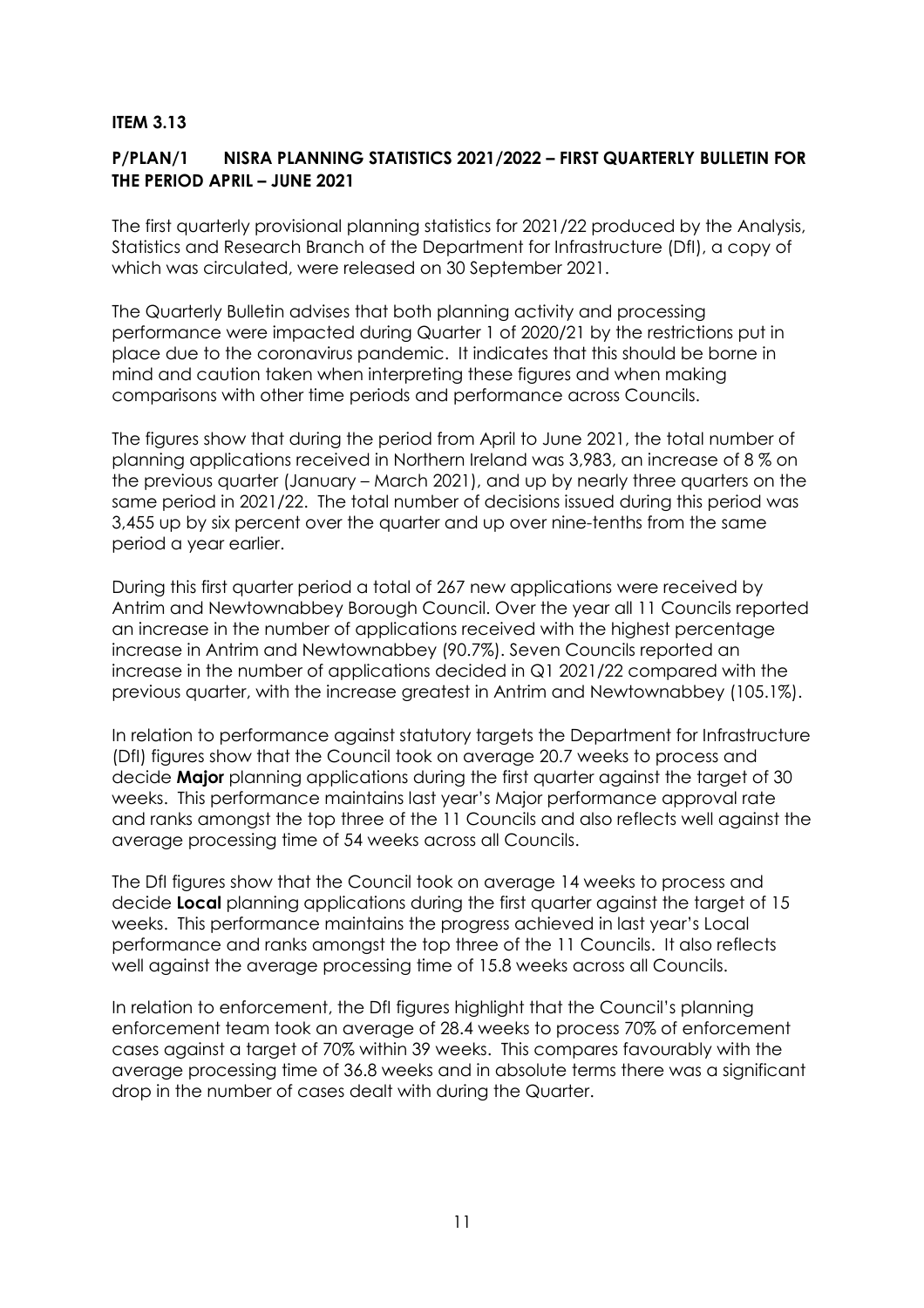Proposed by Alderman Brett Seconded by Councillor Webb and unanimously agreed

## **that the report be noted.**

*NO ACTION*

## **ITEM 3.14**

## **P/PLAN/080 LOCAL DEVELOPMENT PLAN, PLANNING POLICY: DEPARTMENT FOR INFRASTRUCTURE, PLANNING ADVICE NOTE 'IMPLEMENTATION OF STRATEGIC PLANNING POLICY ON DEVELOPMENT IN THE COUNTRYSIDE'**

Members were reminded that in August 2021, the Department for Infrastructure (DfI) published Planning Advice Note (PAN) 'Implementation of Strategic Planning Policy on Development in the Countryside' to provide clarification on the implementation of current planning policy. A summary of the PAN was circulated - Annex A.

It was agreed at Planning Committee that officials from DfI were to be invited to present the document to Planning Committee Members at a forthcoming workshop. A copy of DfI's response to the invitation was circulated for information. The Chief Planner has advised that he cannot facilitate this specific request.

The Council has also received a letter from Mr David Brown, President of the Ulster Farmers' Union (UFU) regarding UFU's concerns on the potential effects of the PAN on rural dwellers and communities. A copy of the letter was circulated for information.

In addition, Mr Johnathan Buckley MLA, Chairperson, Committee for Infrastructure, has also written seeking views on the new PAN. A copy of the letter and response was circulated for information.

On the basis of the above, Officers are seeking the Committees view on the new PAN as to how to proceed. A set of options was set out below for Members' consideration.

#### **Option1: Take account of and implement the PAN in relation to the 'Implementation of Strategic Planning Policy on Development in the Countryside' with immediate effect.**

Under this option, Officers would process any current/forthcoming planning applications taking into account the new guidance along with any other material considerations.

**Option 2: Write to Minister Mallon seeking clarification on the status of the PAN given the concerns raised by interested parties, the outcome of Departmental engagement with the NI Assembly Infrastructure Committee and whether the PAN will be subject to public consultation and screening (including Section 75 and Rural Needs).**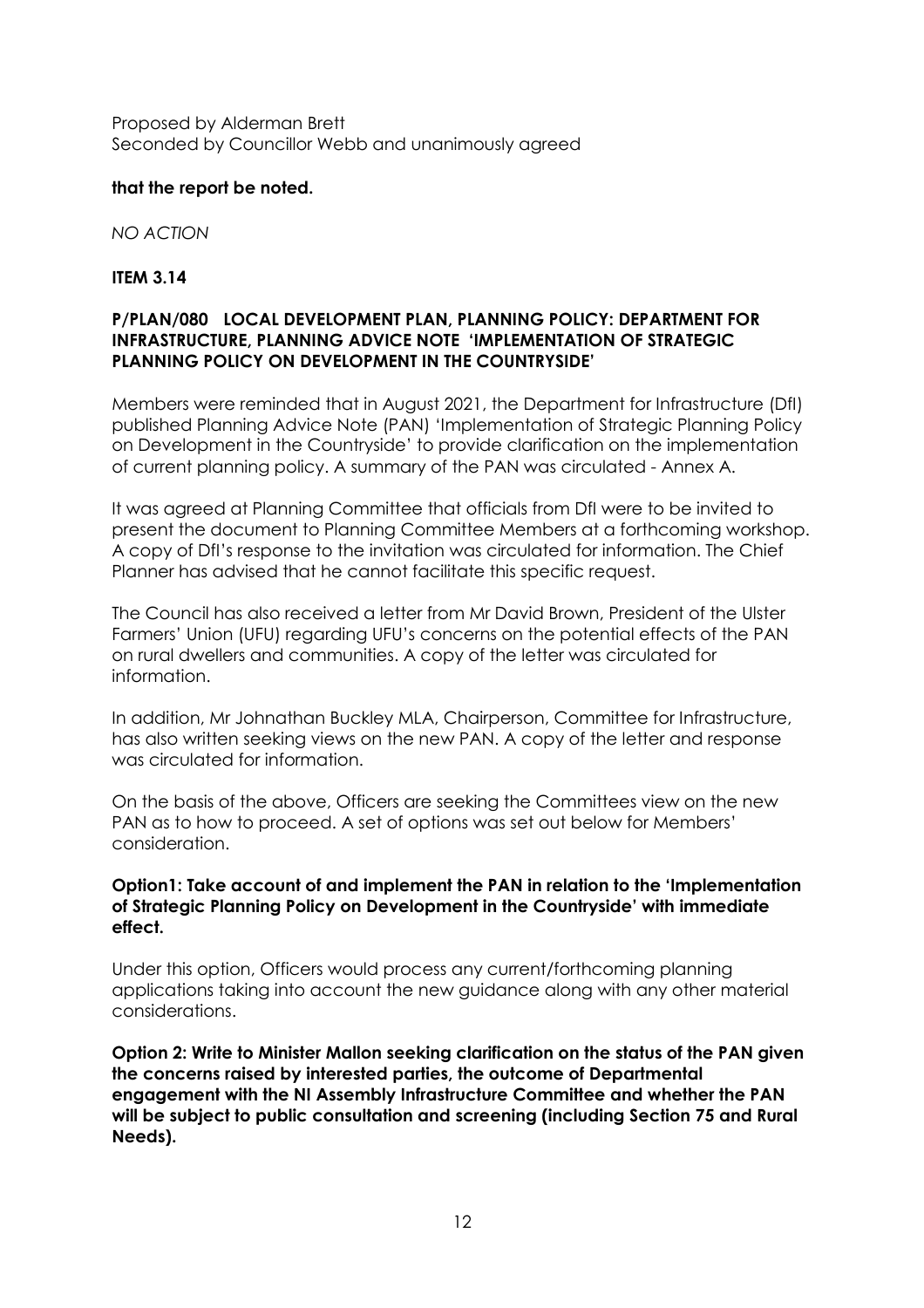Under this option, Officers would hold any relevant or forthcoming planning applications significantly impacted on by the new guidance until clarification has been received from the Minister.

### **Option 3: Write to Minister Mallon to ask for the withdrawal of the PAN.**

Officers understand that some Councils are considering legal action in relation to the PAN and in the meantime have written to the Minister to request that the PAN be withdrawn. Under this option, again relevant applications would be held until clarification has been received from the Minister.

The Chairperson advised Members that correspondence issued on 15 October 2021 had been received from the Department for Infrastructure in relation to the withdrawal of the Planning Advice Note (PAN), and this correspondence was circulated for Members information.

Proposed by Alderman Brett Seconded by Alderman Smyth and unanimously agreed

# **that the report and correspondence be noted.**

*NO ACTION*

# **PROPOSAL TO PROCEED 'IN CONFIDENCE'**

Proposed by Alderman Brett Seconded by Alderman Smyth and unanimously agreed

**that the following Committee business be taken In Confidence.**

**The Chairperson advised that the livestream and audio recording would now cease.**

# **PART TWO - OTHER PLANNING MATTERS - IN CONFIDENCE**

# **ITEM 3.15 – IN CONFIDENCE**

## **P/PLAN/13 PROTOCOL FOR THE OPERATION OF THE ANTRIM AND NEWTOWNABBEY FILE REF PLANNING COMMITTEE, SCHEME OF DELEGATION**

Further to the update to Elected Members in August 2021, regarding a potential workshop to discuss the 'Scheme of Delegation: Delegation of Planning Applications, Enforcement and other Planning Matters' (Revised December 2020), following a further analysis of decisions, PSM consultancy considers that the current scheme of delegation is working relatively well and therefore it is proposed that the workshop is postponed in relation to a *full review.*

In advance of the Council's role at the forthcoming Local Development Plan Independent Examination, Officers will consider the need to bring forward options in relation to this matter for Members consideration as well as any other matters arising on a case by case basis.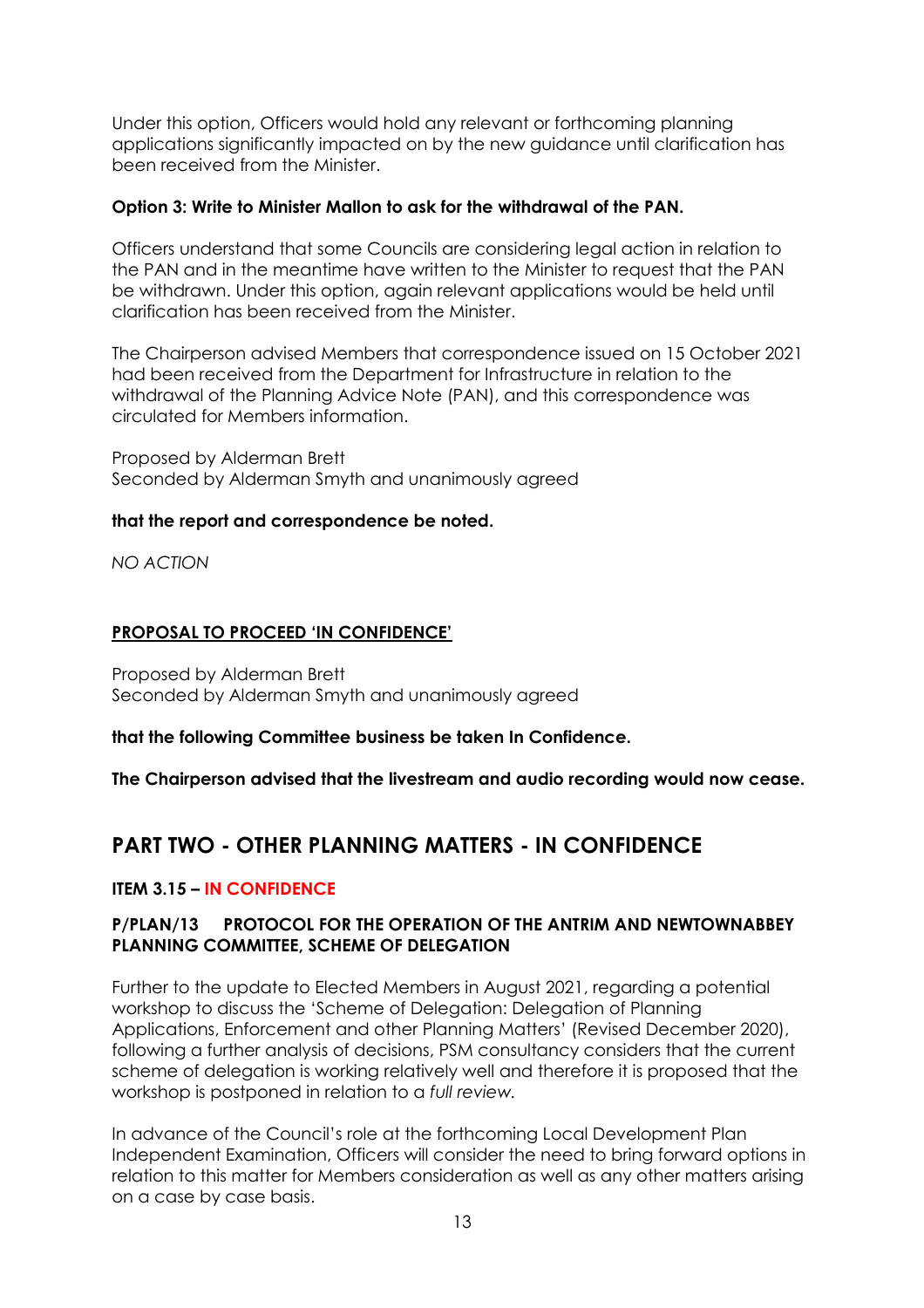Proposed by Alderman Brett Seconded by Councillor Webb and unanimously agreed

## **that the report be noted.**

*NO ACTION*

## **ITEM 3.16**

## **P/FP/LDP/1/34 ENFORCEMENT: QUARTERLY UPDATE (Q1) APRIL-JUNE 2021 – IN CONFIDENCE**

The Northern Ireland Statistics Q1 2021-2022 Statistical Bulletin was released on 30 September 2021 by DfI's Analysis, Statistics and Research Branch. It includes information on the Council's performance on enforcement cases measured against the statutory performance targets set by DfI.

The Q1 report was circulated and in view of the sensitive nature of some of the information it was presented in confidence.

The DfI figures indicate that the Council has concluded 80.8% of cases within the statutory target of 39 weeks during Quarter 1 and took on average 28.4 weeks to conclude.

The statistics also highlighted that the Council's planning enforcement team opened 84 cases during Quarter 1, compared to 66 during the same period last year and that 102 cases were closed which was a significant increase in the previous quarter.

Proposed by Alderman Brett Seconded by Councillor Webb and unanimously agreed

#### **that the report be noted.**

*NO ACTION*

# **PART ONE - DECISIONS ON ENFORCEMENT CASES – IN CONFIDENCE**

# **ITEM 3.17 - ENFORCEMENT CASE: LA03/2021/0085/CA**

Simon Thompson, Principal Planning Officer (Interim), introduced the Enforcement Report to the Committee and made a recommendation that authority be granted to progress enforcement action to regularise the breach of planning control, the detail of which is delegated to appointed Officers.

Proposed by Alderman Brett Seconded by Councillor Webb and unanimously agreed

**that enforcement action be progressed in this case as outlined in the report with the detail of this delegated to appointed Officers.**